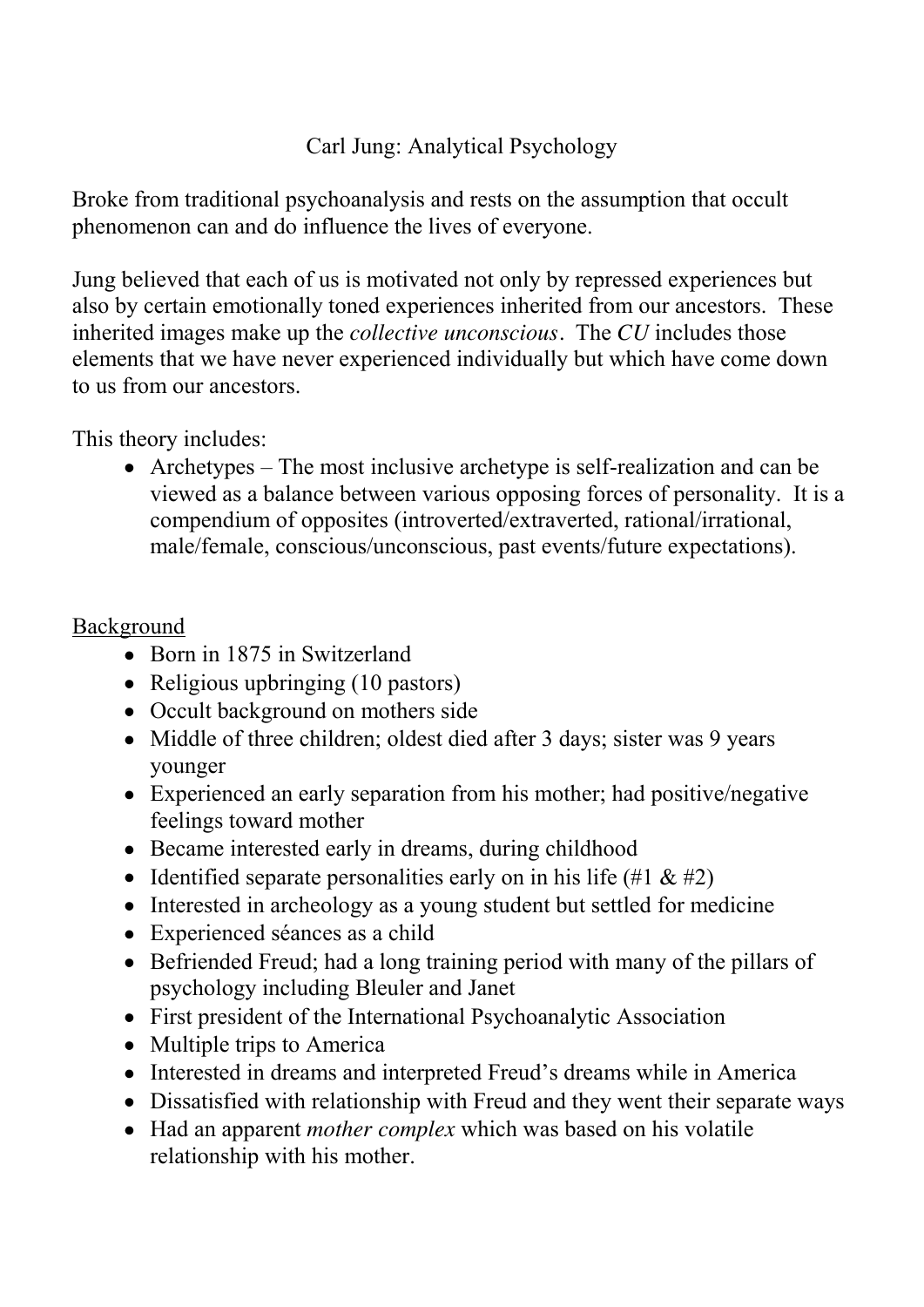- Spilled over into his relationships with women in his life
- Had multiple relationships with women while married and with the knowledge of his wife
- Had erotic feelings toward Freud which may have been a factor in the termination of their relationship. Was also sexually assaulted by an older man who was his confidant as a young man.
- Went through a deep period of isolation and searching which ultimately helped him better understand himself and help his theory develop
- Taught medical psychology at the University of Basal
- Died on June 6, 1961

# Levels of the Psyche

- Like Freud, Jung believed that the mind had both conscious and unconscious levels.
- Unlike Freud, Jung strongly asserted that the most important part of the unconscious springs not from *personal* experiences of the individual but from the distant past of human existence, a concept called the *collective unconscious*.
- Of lesser importance to Jung are the *conscious* and the *personal unconscious*.

## Conscious

- Images are those that are sensed by the ego
- The unconscious elements have no relationship to the ego
- Jung's notion of the ego is more restrictive than Freud. For Jung, the ego is not the whole personality but must be completed by the more comprehensive *self*, the center of the personality is largely *unconscious*
- In a psychologically healthy person, the ego takes a secondary position to the unconscious self
- Consciousness plays a relatively small role in analytic psychology
	- o An overemphasis on expanding one's conscious psyche can lead to psychological imbalance
	- o Healthy individuals are in contact with the conscious world but also allow themselves to experience their unconscious self
	- o When this happens the individual can then achieve *individuation*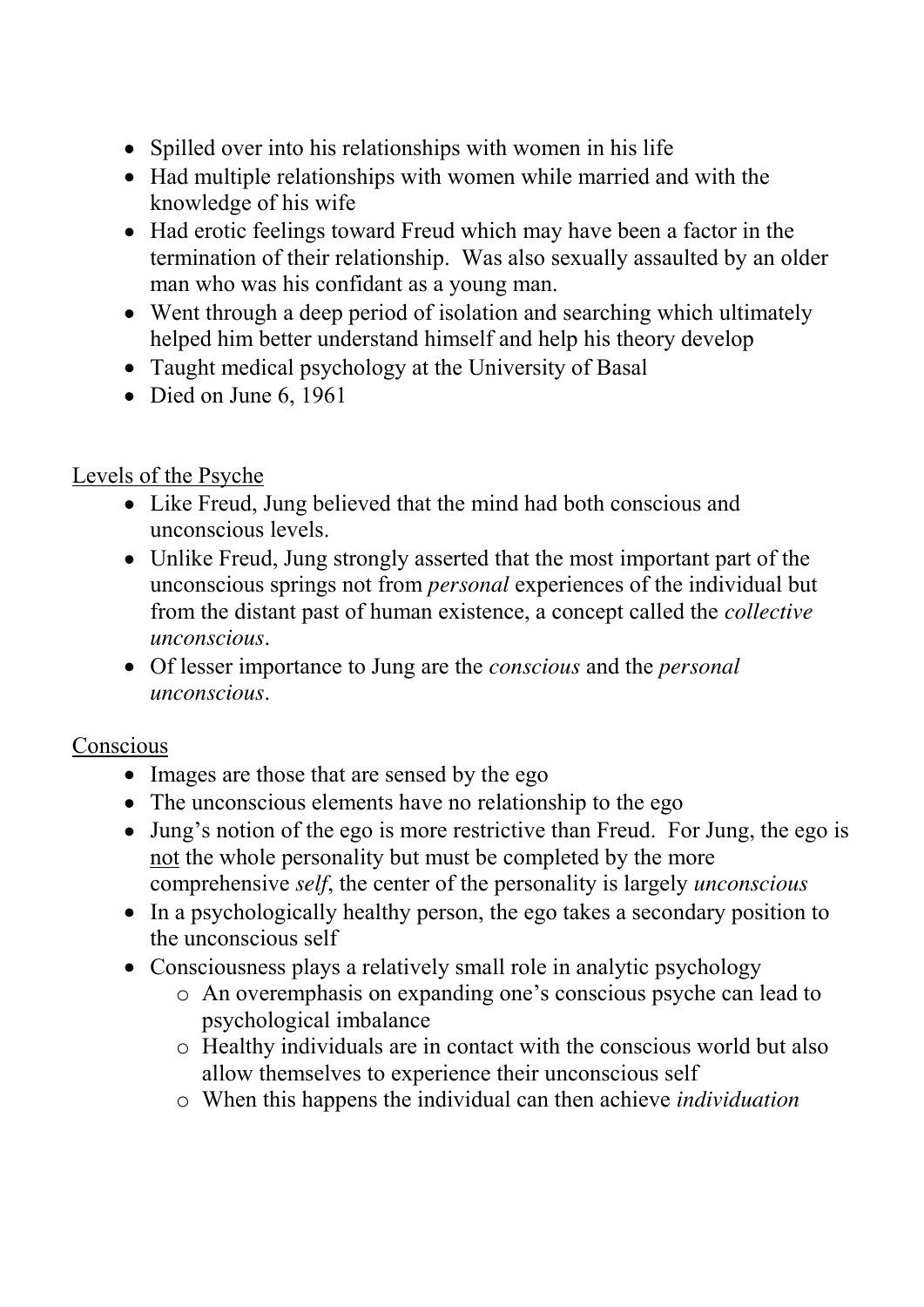Personal Unconscious

- The *personal unconscious* embraces all repressed, forgotten, or subliminally perceived experiences from *one* particular individual
- The *personal unconscious* is similar to Freud's view of the unconscious and the preconscious combined
- Contents of the personal unconscious are called *complexes*
	- o These are emotionally toned conglomerations of associated ideas
	- o For example, the concept of "mother"
	- o Complexes may be partly conscious and may stem from both personal and the collective unconscious

# Collective Unconscious

- Has roots in the deep ancestral past of the *entire* species
- These include distant ancestor's experiences with universal concepts like God, mother, water, earth, that are transmitted through the generations so that people in every time have been influenced by their primate ancestor's primordial experiences
- The contents of the *collective unconscious* are the *same* (more or less) for people of every culture!
- These influence may peoples myths, legends, and religious
- It is human's innate tendency to react in a particular way whenever their experiences stimulate a biologically inherited response tendency (like a mother's unlearned or unlikely response of *love* toward her newborn)
- Initially contact with these images are *forms without content* but with practice the content emerges and become relatively autonomous images called *archetypes*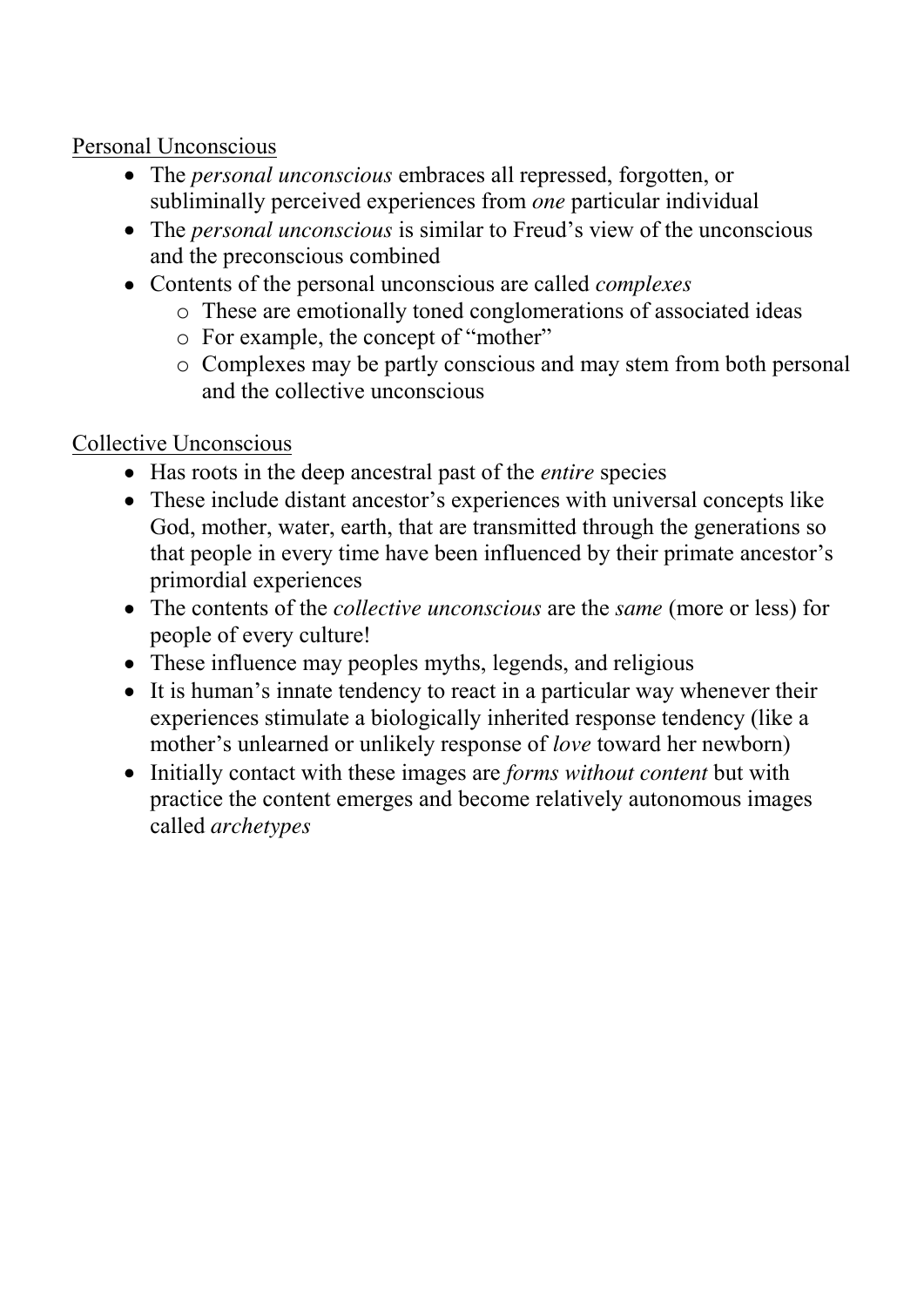Archetypes

Archetypes are ancient or archaic images that derive from the collective unconscious. They are similar in that they are emotionally toned collections of associated images. While complexes are individualized components of the personal unconscious, archetypes are generalized and derive from the contents of the collective unconscious.

- The potential for countless numbers of archetypes exists within each person, and when a personal experience corresponds to the latent primordial image, the archetype becomes activated.
- Archetypes are expressed indirectly and, when activated, it expresses itself through dreams, fantasies, and delusions.
	- o Dreams are the main source of archetypal materials and offer what Jung considered *proof* for the existence of archetypes.
	- o Dreams produce motifs that could not have been known to the dreamer through personal experience
- Examples of archetypes include:
	- o *Persona* which is the side of personality that people show to the world.
	- o Not necessarily the same as the public face that one shows others.
	- o Jung believed that, to be psychologically healthy, one must strike a balance between the demands of society and what we really are.
		- To be oblivious to one's persona is to *underestimate* the importance of society, but to be unaware of one's deep *individuality* is become societies puppet.
- *Shadow* is the archetype of darkness and repression, representing the qualities that we do not wish to acknowledge but attempt to hide from *ourselves* and *others*.
	- o The shadow consists of morally objectionable tendencies as well as a number of constructive qualities that we are reluctant to face.
	- o We must continually strive to know our shadow and this is our *first test of courage*. It is easier to project this dark side onto others that we refuse to see in ourselves.
	- o To come to grips with the darkness within ourselves is to achieve the *realization of the shadow*. Most of us *never* realize our shadow and this leads to tragedy in our lives and feelings of defeat and discouragement.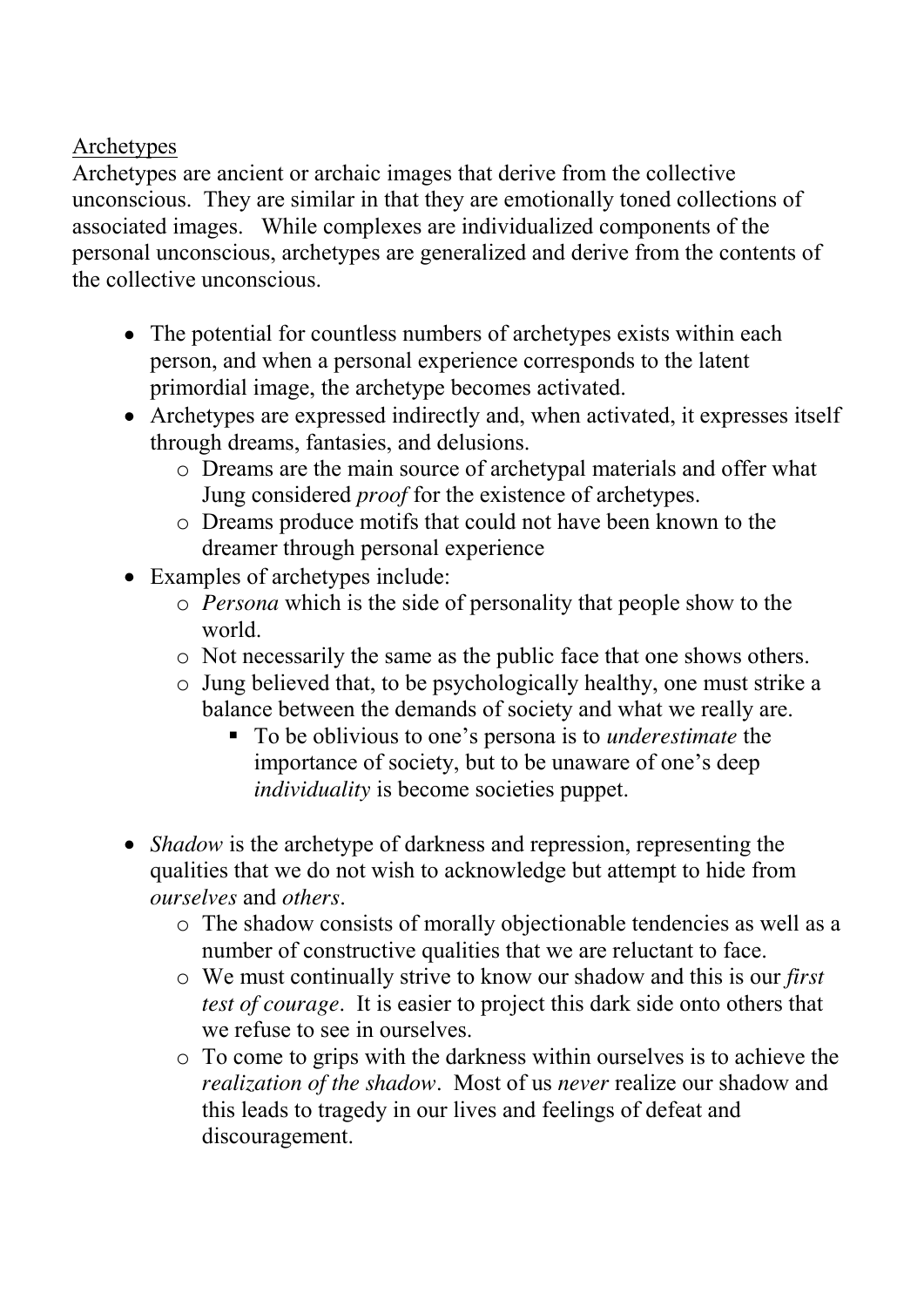- *Anima* is the feminine side of men and originates in the collective unconscious as an archetype and remains extremely resistant to consciousness.
	- o Few men become well acquainted with the anima because this task requires great courage and is even more difficult to become acquainted with than their shadow.
	- o To master the projection of the anima, men must overcome intellectual barriers, delve into the far recesses of their unconscious, and realize the feminine side of their personality.
	- o Jung believed that the anima originated from early men's experiences with women including mothers, sisters, and lovers which combine into the concept of *women*.
	- o At times the archetype of anima is an image and at other times it is represented as a *feeling* or a *mood*.
- *Animus* is the masculine side of women and originates in the collective unconscious as an archetype that, too, is resistant to consciousness.
	- o The animus is symbolic of thinking and reasoning and is capable of influencing the thinking of women yet it does not *belong* to her.
	- o It belongs to the collective unconscious and originates from the encounters of prehistoric women with men.
	- o Animus originates from early women's experiences with men including fathers, brothers, and lovers that are combined into the concept of *men*.
	- o Both the anima and animus can influence the relationship of men and women with partners.
	- o The animus appears in dreams, visions, and fantasies in a personified form.
- *Great mother* is a derivative of the animus and anima.
	- o Every man and women possess a *great mother* archetype.
	- o The pre-existing concept of mother has both positive and negative feeling which extends to this archetype.
	- o The great mother represents the opposing forces of fertility and nourishment on the one hand and power and destruction on the other.
	- o It is also known as godmother, Mother of God, Mother Nature, Mother Earth, the stepmother, and even a witch.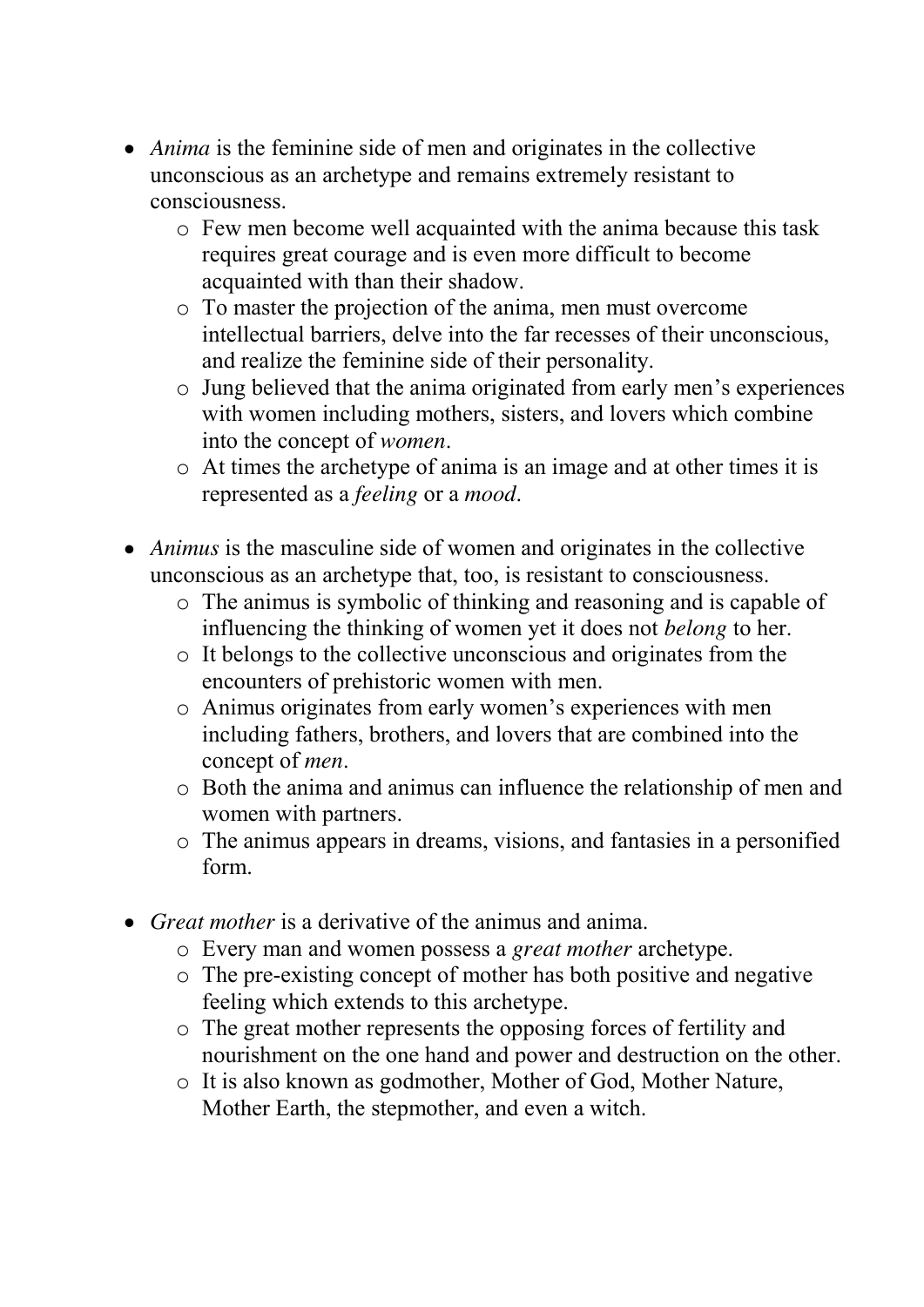- o Fertility and power combine to form the concept of *rebirth* which, itself, may be a different archetype altogether.
- o Rebirth is represented in the process of reincarnation, baptism, resurrection, and individuation.
- *Wise Old Man* is also a derivative of the anima and animus.
	- o The archetype is representative of wisdom and meaning, and symbolizes human's pre-existing knowledge of the mysteries of life.
	- o This archetype is unconscious and cannot be directly experienced by the individual.
		- The collective unconscious cannot directly impart its wisdom to an individual.
	- o The wise old man archetype is personified in dreams as father, grandfather, teacher, philosopher, guru, doctor, or priest.
	- o It can be a king, sage, or even a magician in tales and stories.
- *Hero* is an archetype that is represented in mythology and legends as a powerful person, sometimes part god, and one who fights evil.
	- o Heroes are always mortal because an immortal person has no weaknesses and cannot be a hero.
	- o The image of the hero touches an archetype within us, as demonstrated by our fascination with heroes in movies, novels, plays, and on television. When the hero conquers the villain, he or she frees us from feelings of impotence and misery.
	- o At the same time the hero serves as a model for the ideal personality!
- The *self* is the most powerful archetype.
	- o Jung believed that each person possesses an inherited tendency to move toward growth, perfection, and completion, and he called this innate disposition the *self*.
	- o The most comprehensive of all archetypes, the self is the *archetypes of archetypes* because it pulls together the other archetypes and unites them in the process of *self-realization*.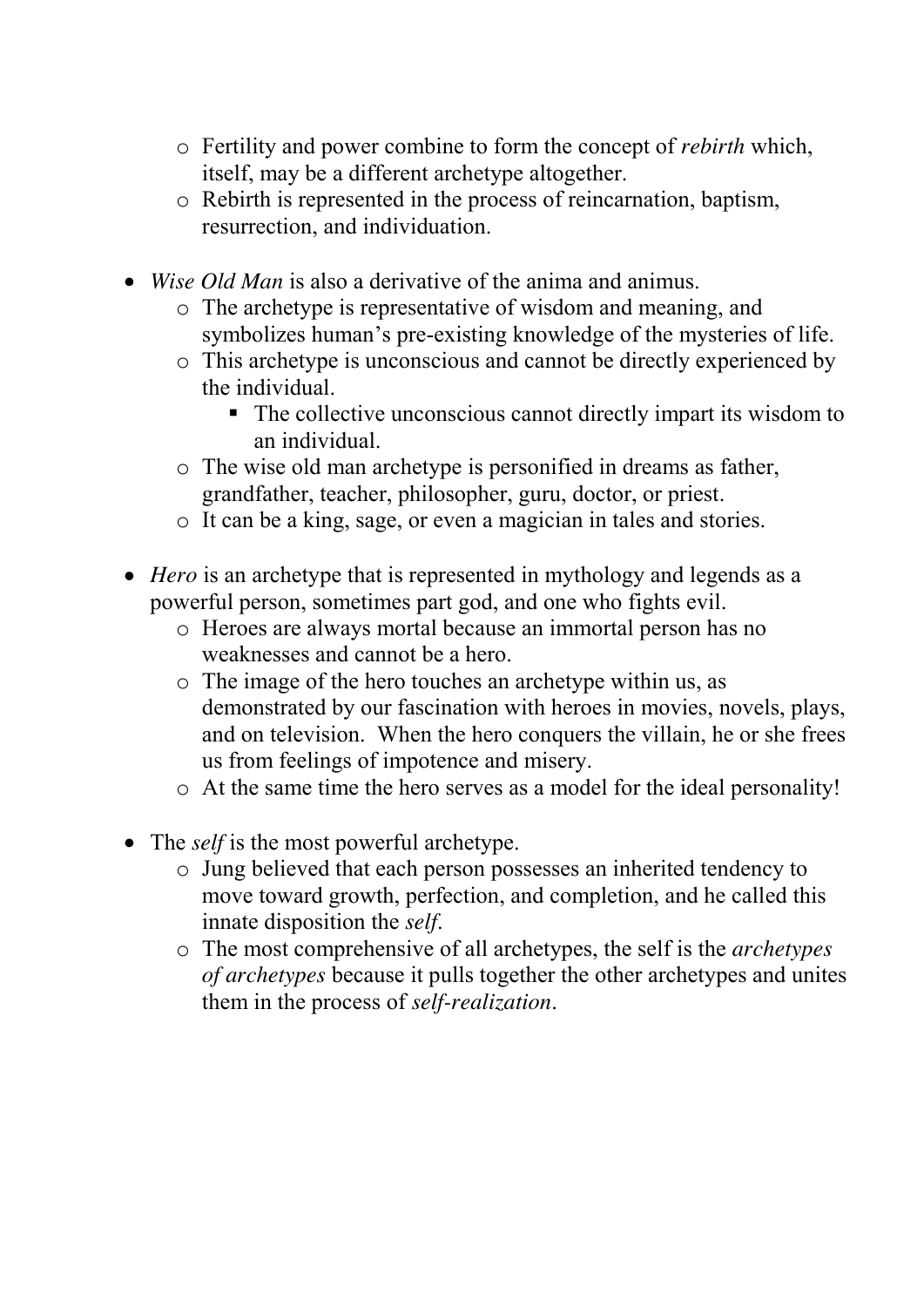#### Dynamics of Personality

- Jung insisted that human behavior is shaped by both causal and teleological forces and that causal explanations must be balanced by teleological ones.
- Adaptation to the outside world involves the forward flow of psychic energy called *progression* while adaptation to the inner world relies on a backward flow of psychic energy is called *regression*.
- Progression inclines a person to react consistently to a given set of environmental conditions, whereas regression is a necessary backward step in the successful attainment of a goal.
- Balance of both regression and progression leads to health personality development

# Psychological Types

Various psychological types grow out of the union of two basic *attitudes* (introversion and extraversion) and four separate *functions* (thinking, feeling, sensing, and intuiting).

## Attitudes

Attitude is a predisposition to act or react in a characteristic direction.

- *Introversion* is the turning inward of psychic energy with an orientation toward the subjective
- *Extraversion* is the turning outward of psychic energy so that a person is oriented toward the objective and away from the subjective
- People are neither one nor the other but, rather, a balance of both

## Functions

These four functions are combined with the two attitudes to form eight possible orientations.

- *Sensing* tells people that something exists
- *Thinking* enables them to recognize its meaning
- *Feeling* tells them its value or worth
- *Intuiting* allow them to know about it without knowing how they know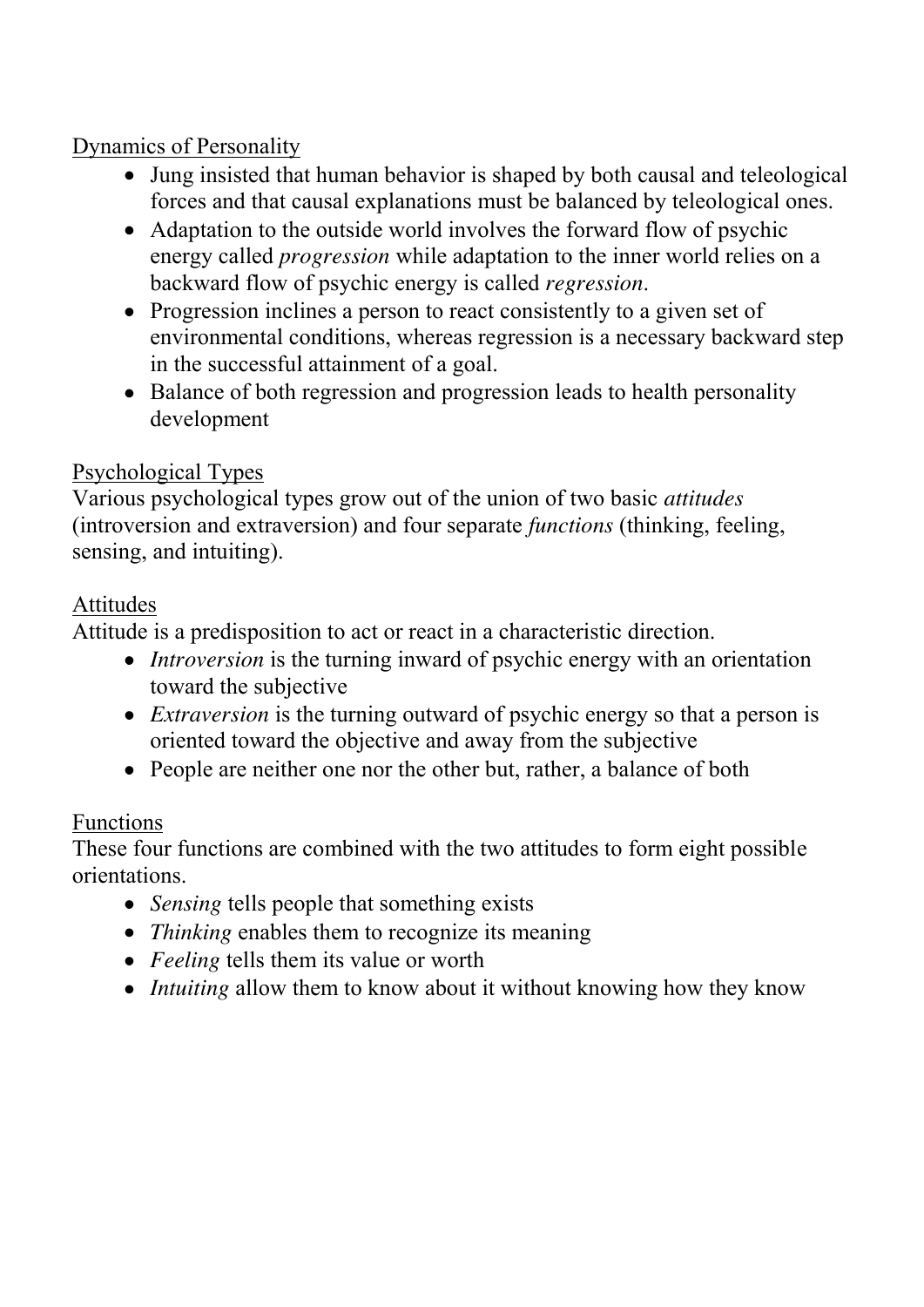| <b>Functions</b> | <b>Attitudes</b>                                      |                                                                   |
|------------------|-------------------------------------------------------|-------------------------------------------------------------------|
|                  | Introversion                                          | Extraversion                                                      |
| Thinking         | Philosopher, theoretical<br>scientist, some inventors | Research scientist, accountants,<br>mathematicians                |
| Feeling          | Subjective movie critics<br>art appraisers            | Real estate appraisers, objective<br>movie critics                |
| Sensation        | Artists, classical musician                           | Wine tasters, proof-readers, popular<br>musicians, house painters |
| Intuition        | Prophets, mystics,<br>religious fanatics              | Some inventors, religious reformers                               |

The four functions usually appear in a hierarchy, with one occupying a *superior* position, another a *secondary* position, and the other two *inferior* positions. Most people cultivate only one function, so they characteristically approach a situation relying on the one dominant or superior function. Some people develop two functions, and a few very mature individuals have cultivated three. A person who has theoretically achieved self-realization or individuation would have all four functions highly developed.

Development of Personality

- Jung emphasized the second half of life
	- o The person can bring together various aspects of life to gain self realization
- Childhood
	- o Early morning…full of potential
	- o Lacks consciousness
		- Anarchic phase (chaotic, disconnected islands of consciousness, primitive images of consciousness)
		- Monarchic phase (development of the ego, logical  $&$  verbal thinking, see themselves objectively in the third person, islands are larger, more numerous, but still disconnected)
		- Dualistic phase (ego is both objective and subjective, refer to themselves in the first person, aware of the existence of other people as separate, islands are now continuous land, complex self with ego that recognizes both the object and subject)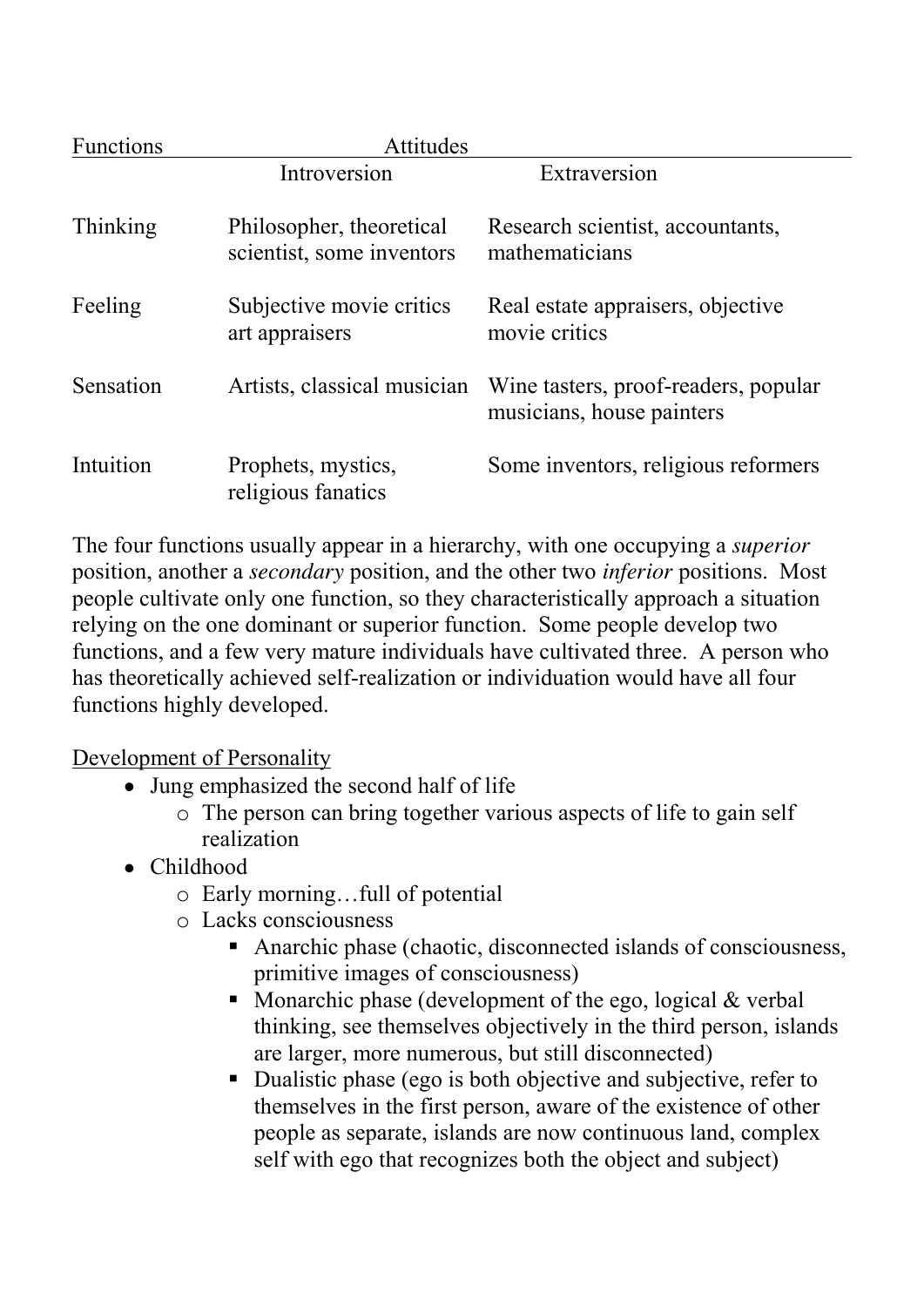- Youth
	- o Morning sun
	- o Climbing toward zenith toward impending decline
		- Young people strive to gain psychic and physical independence from their parents, find a mate, raise a family, and make a place in the world
		- Middle aged people that attempt to hold on to youthful values face a crippled second half of life, unable to self-realize and to establish new goals and seek out new meaning in life
- Middle life
	- o Brilliant late morning sun but heading toward sunset
		- Begins at 35 or 40 and is filled with much anxiety and periods of tremendous potential
		- Discover new meaning in life and often have a new religious orientation and deal with life/death
- Old age
	- o Evening sun
	- o Once bright conscious that is now markedly dim
		- Fear of death, meaning of death

## Self-realization

Analytical psychology is essentially a psychology of opposites, and self-realization is the process of integrating the opposite poles into a single homogeneous individual. This process of "coming to selfhood" means that a person has all psychological components functioning in unity, with no psychic processes atrophying. People who have gone through this process have achieved realization of the self, minimized their persona, recognized their anima or animus, and acquired a workable balance between introversion and extraversion. In addition, these selfrealized individual have elevated all four of the functions to a superior position, an extremely difficult accomplishment.

## Psychotherapy

- Word Association Test (responses reveal complexes)
- Dream Analysis (reflect a variety of complexes and concepts)  $\circ$  Proof of the collective unconscious